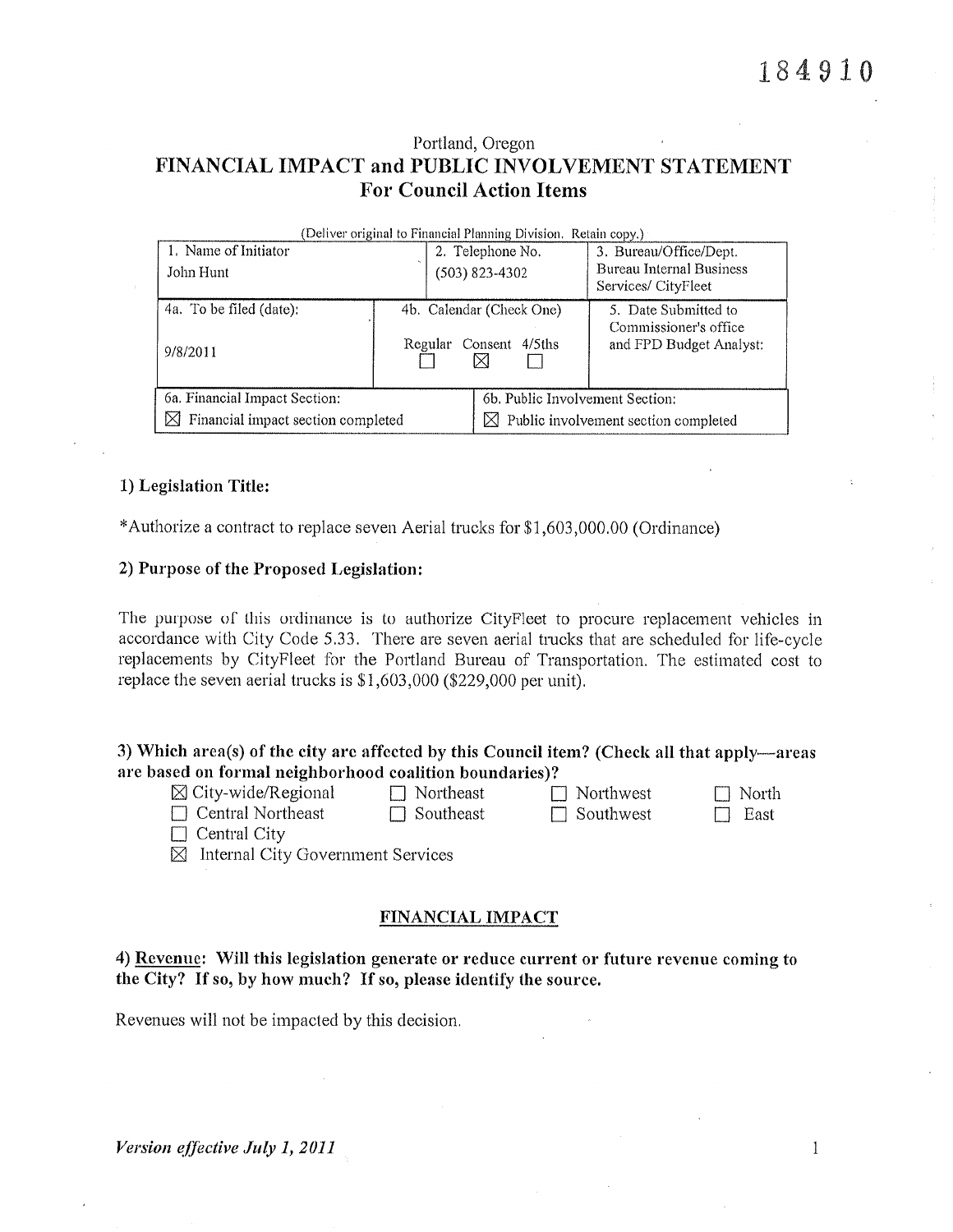5) Expense: What are the costs to the City related to this legislation? What is the source of funding for the expense? (Please include costs in the current fiscal year as well as costs in future years. If the action is related to a grant or contract please include the local contribution or match required. If there is a project estimate, please identify the level of confidence.)

Ž.

The Portland Bureau of Transportation (PBOT) pays for capital replacement through the interagency with CityFleet. Replacement funds have been collected for the purchase of the seven aerial trucks in FY 2012. CityFleet has appropriated the funds in the FY 2012 Capital Budget for equipment replacement. Costs for operating, maintaining and fueling these seven vehicles are in the present interagency agreement for services for PBOT from CityFleet.

The cost to delay this purchase could be significant. Retaining vehicles beyond the economic life-cycle leads to costly repairs and lowers salvage values. Potential costs would affect the Portland Bureau of Transportation expenses for regular repairs and maintenance and could be outside the FY 2012 Adopted Budget amounts.

6) Staffing Requirements:

- Will any positions be created, eliminated or re-classified in the current year as a result of this legislation? (If new positions are created please include whether they will be part-time, full-time, limited term, or permanent positions. If the position is limited term please indicate the end of the term.)
- Will positions be created or eliminated in *future years* as a result of this legislation?

There are no positions associated with this decision.

(Complete the following section only if an amendment to the budget is proposed.)

7) Change in Appropriations (If the accompanying ordinance amends the budget please reflect the dollar amount to be appropriated by this legislation. Include the appropriate cost elements that are to be loaded by accounting. Indicate "new" in Fund Center column if new center needs to be created. Use additional space if needed.)

| Fund | Fund<br>Center | <b>Commitment</b><br><b>Item</b> | Functional<br>Area | <b>Funded</b><br>Program | Grant | <b>Sponsored</b><br>Program | Amount |
|------|----------------|----------------------------------|--------------------|--------------------------|-------|-----------------------------|--------|
|      |                |                                  |                    |                          |       |                             |        |
|      |                |                                  |                    |                          |       |                             |        |
|      |                |                                  |                    |                          |       |                             |        |
|      |                |                                  |                    |                          |       |                             |        |

#### [Proceed to Public Involvement Section — REQUIRED as of July 1, 2011]

 $\overline{2}$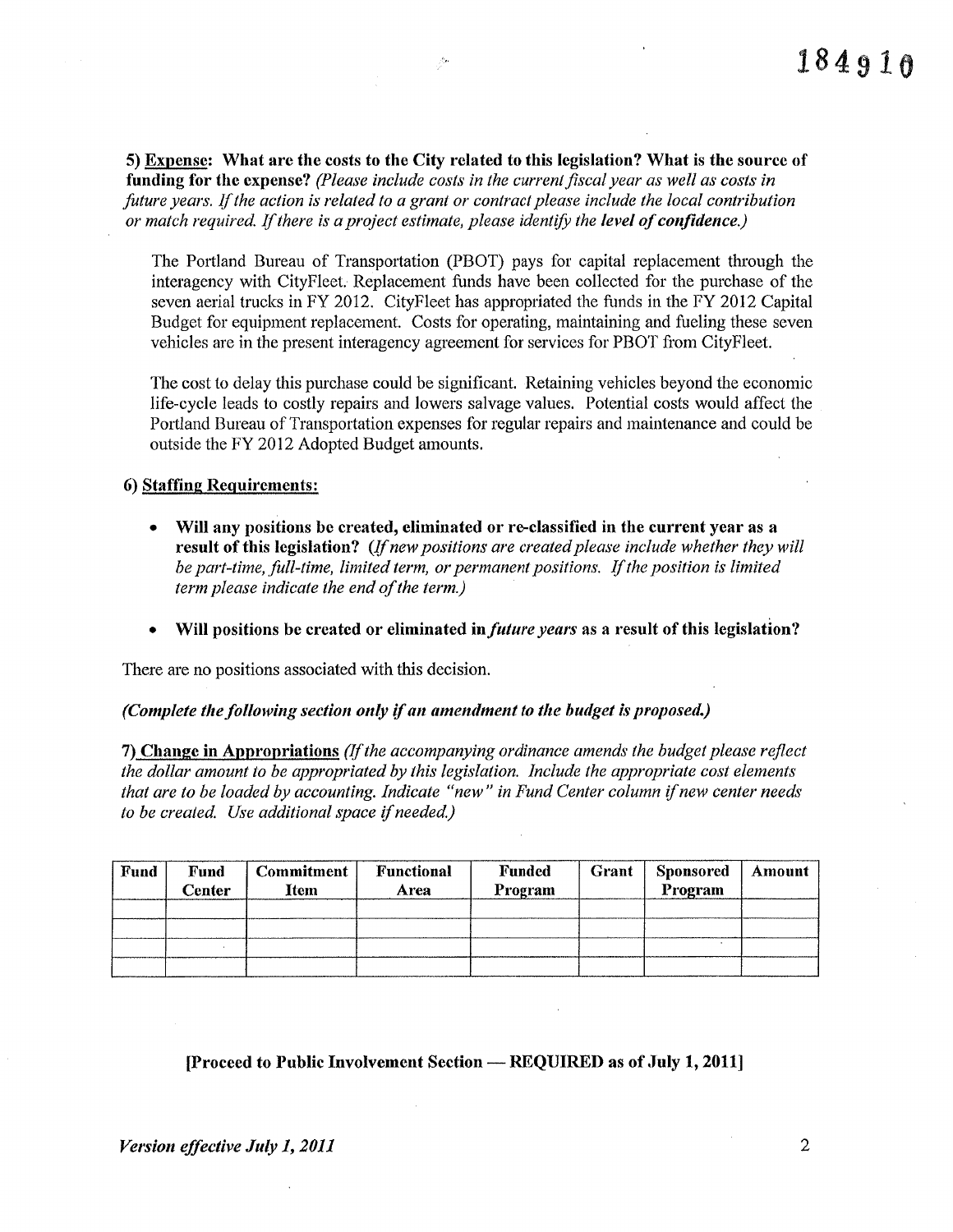#### PUBLIC INVOLVEMENT

#### 8) Was public involvement included in the development of this Council item (e.g. ordinance, resolution, or report)? Please check the appropriate box below:

 $\Box$  YES: Please proceed to Question #9.

 $\boxtimes$  NO: Please, explain why below; and proceed to Ouestion #10.

The nature of this project is to replace seven vehicles that are scheduled for life-cycle replacement with funds approved in the FY 2012 Budget for scheduled vehicle and equipment replacement. Public outreach occurred through the budget approval process, and the trucks will be used to provide essential services for the citizens of Portland.

#### 9) If "YES," please answer the following questions:

a) What impacts are anticipated in the community from this proposed Council item?

b) Which community and business groups, under-represented groups, organizations, external government entities, and other interested parties were involved in this effort, and when and how were they involved?

c) How did public involvement shape the outcome of this Council item?

d) Who designed and implemented the public involvement related to this Council item?

e) Primary contact for more information on this public involvement process (name, title, phone, email):

10) Is any future public involvement anticipated or necessary for this Council item? Please describe why or why not.

No, there is no future plan for public involvement for this request. This project will be finished upon completion of the purchase of the seven areal trucks.

BUREAU/DIRENTOR (Typed name and signature)

Version effective July 1, 2011

3